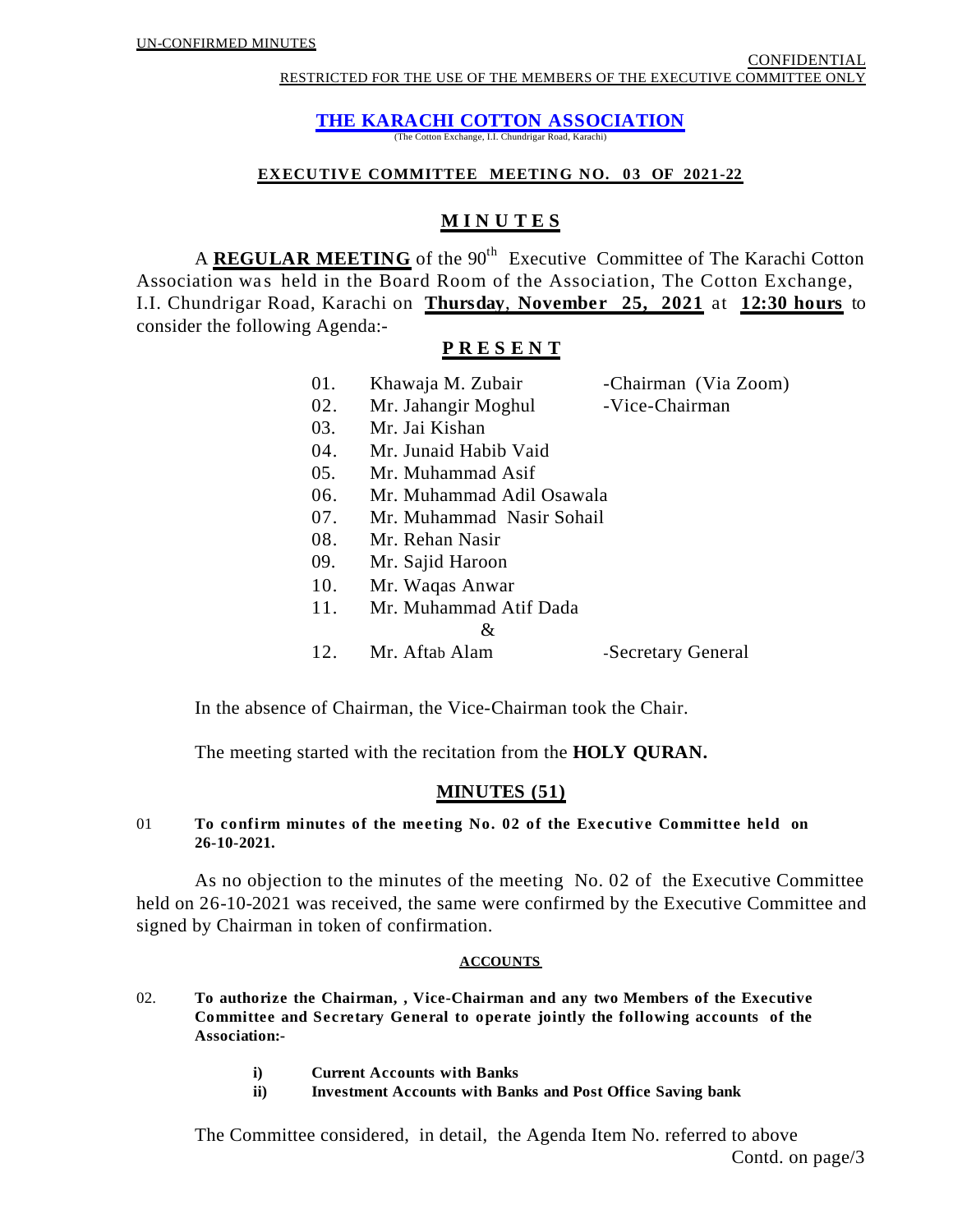RESOLUTION No. 25: After consideration, the Executive Committee resolved that any two of the following be and are authorized to operate jointly **(i) Current and PLS Saving Accounts with Banks** and (**ii) Investment Accounts with Banks and Post Office Saving Bank** of the Association:-

| $\mathbf{i}$    | Khawaja M. Zubair   | Chairman,                         |
|-----------------|---------------------|-----------------------------------|
| ii)             | Mr. Jahangir Moghul | Vice-Chairman                     |
| iii)            | Mr. Amin Hashwani   | Member of the Executive Committee |
| iv)             | Mr. Ahmed Ebrahim   | Member of the Executive Committee |
| V)              | Mr. Waqas Anwar     | Member of the Executive Committee |
| $\mathbf{v}$ i) | Mr. Aftab Alam      | <b>Secretary General</b>          |

The Executive Committee also resolved that if Secretary General is present on duty, any one of the above mentioned Member of the Executive Committee alongwith the Secretary General would operate jointly **(i) Current and PLS Saving Accounts with Banks** and (**ii) Investment Accounts with Banks and Post Office Saving Bank** of the Association.

## **CICCA MEMBERSHIP SUBSCRIPTION FOR THE KCA**

## 03 **To consider Office Note dated 11-11-2021 on the above subject.**

The Executive Committee considered Office Note dated 11-11-2021 on the above subject.

The Executive Committee was informed that the KCA became member of the Committee for International Co-operation between Cotton Associations (CICCA) in the year 2006-07 and thereafter, the membership of CICCA was renewed every year by making payment of Annual Membership Subscription.

The Committee was also informed that Membership of CICCA for the year 2020-21 was renewed last year by remitting renewal of  $£500.00$  in pursuance of E.C Resolution No. 38 dated 22-12-2020.

**RESOLUTION No. 26:** After consideration, the Executive Committee approved payment of £500.00 to CICCA towards Annual Membership Subscription for the year 2021-22 ( 1 August 2021 - 31 July 2022) against Invoice No. 18/21 dated 01-11-2021.

## **KCA'S BUILDING AND FINANCE COMMITTEE**

04. **To approve recommendations of the Building and Finance Committee as contained in the minutes of meeting held on 05-11-2021.**

**RESOLUTION No. 27:** After consideration, the Executive Committee approved the recommendations of the Building and Finance Committee as contained in its minutes of the meeting held on 05-11-2021.

## **KCA'S HUMAN RESOURCE COMMITTEE**

05. **To approve recommendations of the Human Resource Committee as contained in the minutes of meeting held on 05-11-2021.**

**RESOLUTION No. 28:** After consideration, the Executive Committee approved the recommendations of the Human Resource Committee as contained in its minutes of the meeting held on 05-11-2021.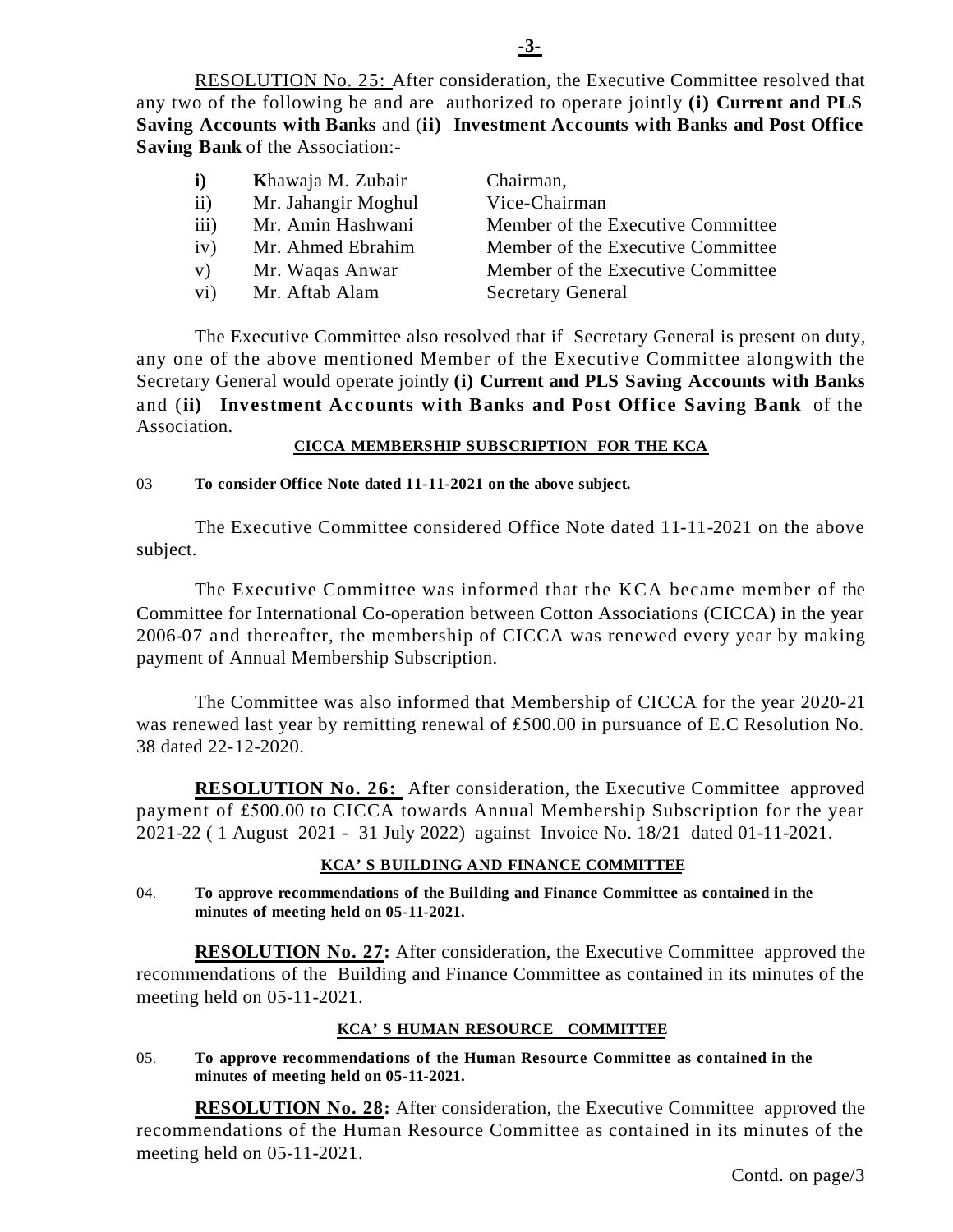#### **NOMINATION ON THE EXECUTIVE COMMITTEE OF THE KARACHI COTTON ASSOCIATION**

 06. **Letter dated 26-10-2021 received from the Finance Division (External Finance Wing), Government of Pakistan, Islamabad informing that Mr. Shahid Raza, Deputy Secretary EF (Budget) has been nominated as Member on the Executive Committee of the KCA for the year 2021-22 for information.** 

Chairman informed the Executive Committee that the Finance Division (External Finance Wing), Government of Pakistan, Islamabad, vide their letter dated 26-10-2021 had informed that Mr. Shahid Raza, Deputy Secretary, EF (Budget) had been nominated as representative of Finance Division (External Finance Wing), Government of Pakistan on the Executive Committee of the KCA for the year 2021-22.

**RESOLUTION No. 29:** The Executive Committee welcomed the nomination of Mr. Shahid Raza, Deputy Secretary, EF (Budget), Finance Division (External Finance Wing), Government of Pakistan as Member on the Executive Committee of the KCA for the year 2021-22.

## **RATES COMMITTEE**

#### 07. **To appoint the Rates Committee for the month of December, 2021.**

After going through the attendance of the Rates Committee for the month of November, 2021, the Committee observed that 03 members of the Rates Committee had not attended any meeting of the Rates Committee during the month of November 2021.

Keeping in view of the position stated above, the Committee desired that suitable replacement (s) in the composition of Rates Committee be made in place of members of the Rates Committee, those were not attended any meeting of the Committee during the month of November 2021.

**RESOLUTION NO. 30:** After consideration, **t**he Executive Committee authorized Chairman / Vice-Chairman to appoint Rates Committee for the month of December, 2021.

## **GRADE AND STAPLE MARGINS**

08. **Recommendations of the Grade and Staple Margins Committee of the KCA as contained in the minutes of its meetings held on 29-10-2021 and 15-11-2021.**

**RESOLUTION No. 31:** The Executive Committee noted the recommendations of the Grade and Staple Margins Committee as contained in the minutes of its meetings held on 29-10-2021 and 15-11-2021.

## **COTTON SITUATION**

#### 09. **To discuss the cotton situation**.

Discussing the Cotton Situation, the Executive Committee observed that according to PCGA's Report dated 18-11-2021, the arrivals of cotton in ginneries, as on 15-11-2021, were reported as 6.852 million bales as compared to 4.027 million bales in the corresponding period last year.

Contd. on page/4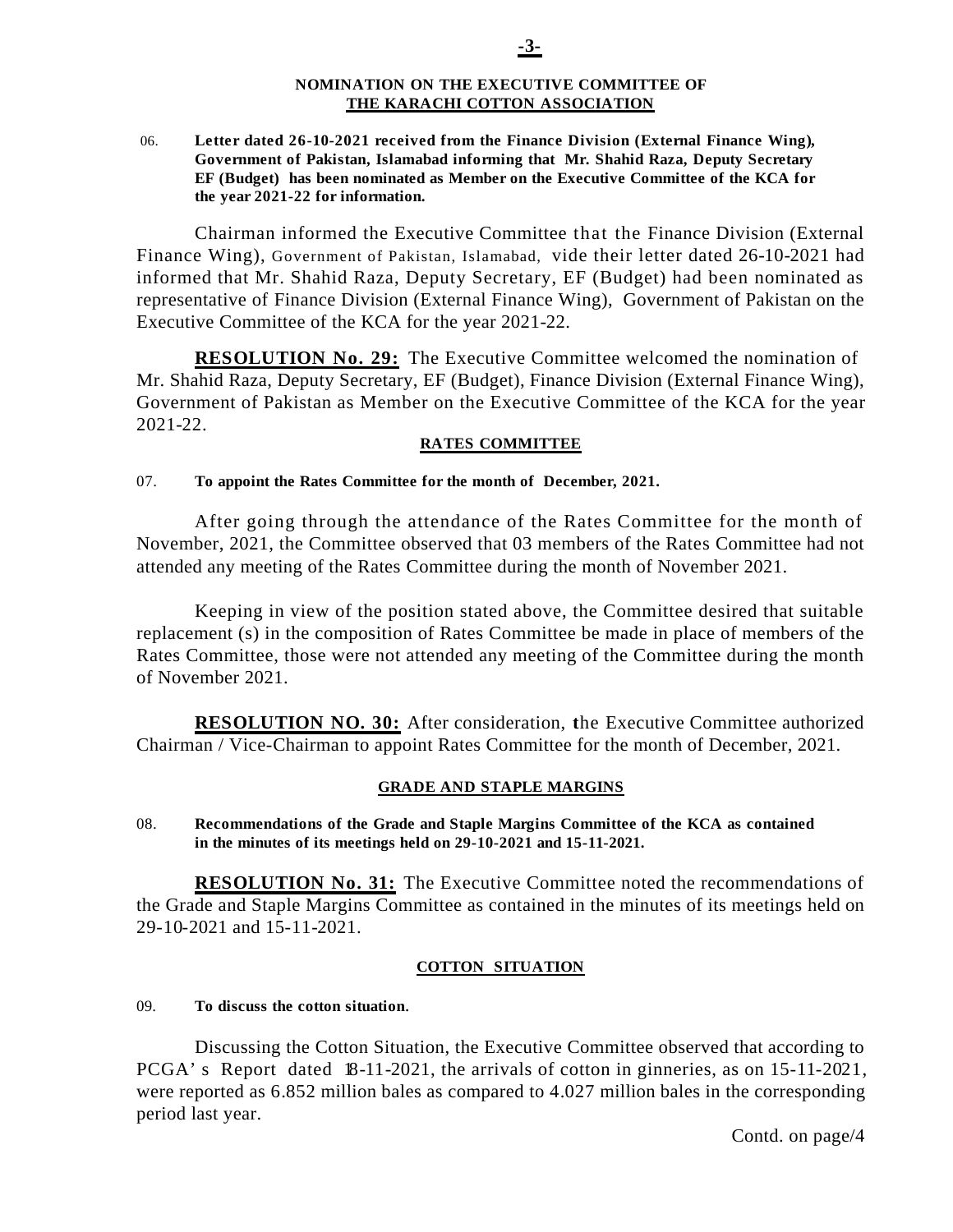Mr. Muhammad Adil Osawala stated that arrival of cotton in the ginneries were being sharply reduced and quality of cotton was mostly affected in Bhawalnagar and Bhawalpur. He also stated that considerable quantity of cotton has traveled Inter Province.

Mr. Sajid Haroon stated that the Value Added Sector was in a problem due to shortage of cotton in the country. He also stated that Value Added Sector was also faced logistic problems. He expressed his concern over the packing of short weight bale instead of standard weight bale of 170kgs.

Mr. Muhammad Atif Dada stated that unless or otherwise, cotton crop in Pakistan was not increased sufficiently, the problems of poor packing of cotton bale and less weight bale of cotton would not be resolved.

Mr. Waqas Anwar was of the view that current cotton crop would be around 8.0 million bales.

## **RESOLUTION No. 32:** Noted.

## **GRANT OF LEAVE TO THE MEMBERS OF THE EXECUTIVE COMMITTEE**

10. **To grant leave of absence to the Members of the Executive Committee from attending the meeting of the Executive Committee.**

**RESOLUTION No. 33**: The Executive Committee granted leave of absence to Mr. Sharik Bashir from attending to-day's meeting of the Executive Committee on written request from him.

The Executive Committee also granted leave of absence to Mr. Asif Bashir, Mr. Ahmed Ebrahim, Mr. Amin Hashwani, Dr. Jassu Mal, Mr. Parvez Hassan and Mr. Shahid Raza from attending to-day's meeting of the Executive Committee on the intimation received on telephone regarding their pre-occupations on other assignments.

#### **ANY OTHER MATTER WITH PERMISSION OF THE CHAIR**

#### **CAR PARKING SPACE IN THE CAR PARKING AREA IN THE COTTON EXCHANGE BUILDING**

#### 11. **To consider Working Paper dated 25-11-2021 on the Licence Fee for the Car Parking Spaces in the Parking Area of the Cotton Exchange Building.**

The Executive Committee considered Statement dated 25-11-2021 showing projected profit and loss of the KCA's Car Parking Area for the period January, 2022 to December, 2022 placed before the Committee by the Accounts Officer, the KCA.

The Executive Committee was informed that the existing Agreement for the 5 Car Parking Spaces in the Parking Area of the Cotton Exchange will expire on 31-12-2021. As per existing Agreement, a Licence Fee for allocation of space in the Car Parking Area referred to above was being charged at Rs. 8,000/- per space per month w.e.f. 01-02-2021 vide E.C. Resolution No. 28 dated 22-12-2020.

Contd. on page/5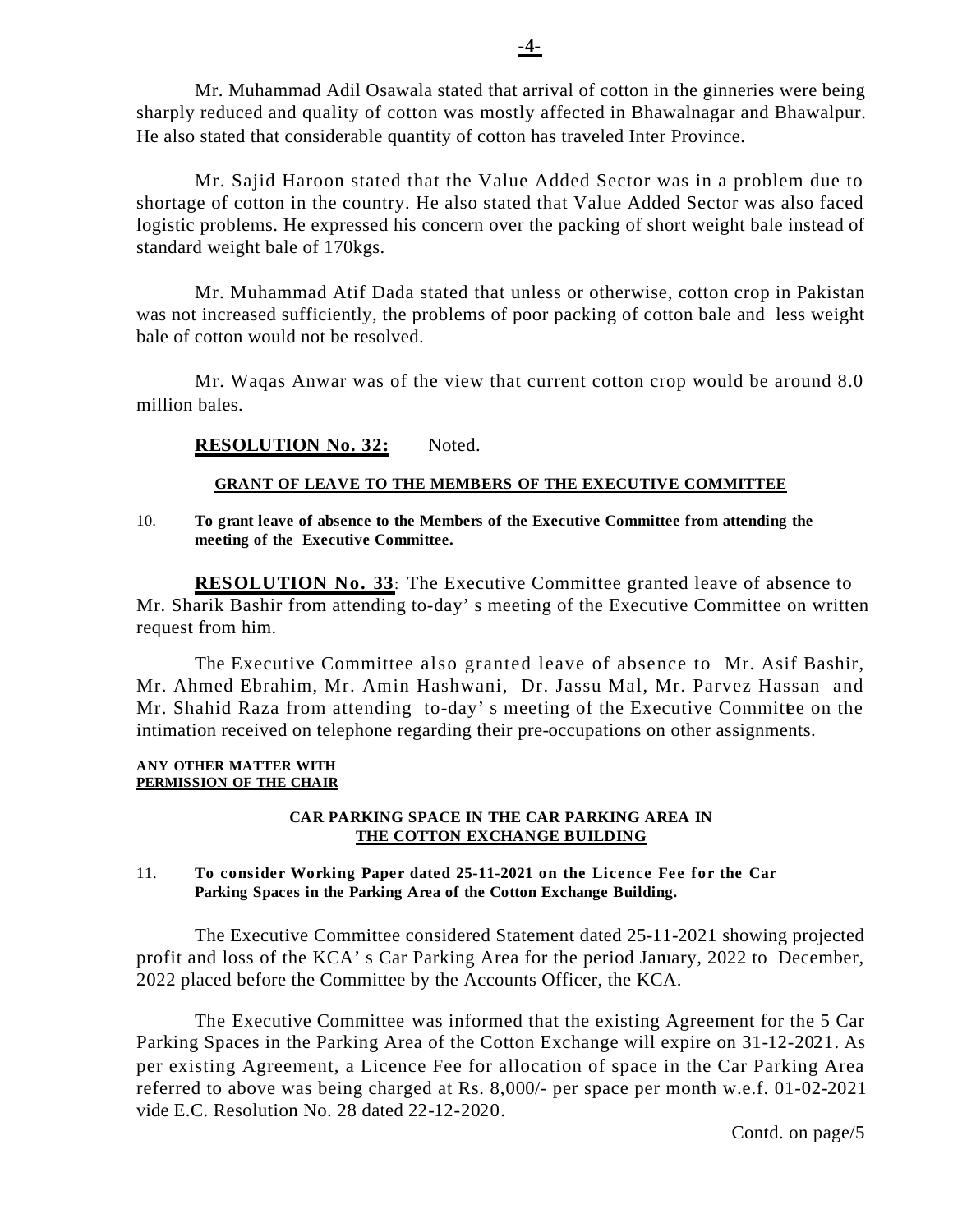The Executive Committee was also informed that as the Car Parking Spaces referred to above are allocated at the prime location, the Executive Committee might consider to suitably increase the License Fee for the Car Parking Spaces referred to above keeping in view of the projected profit and loss of the KCA's Car Parking Area for the period January, 2022 to December, 2022.

**RESOLUTION No. 34:** After consideration, the Executive Committee decided to increase License Fee for the KCA's Car Parking Space of the Cotton Exchange from Rs. 8,000/- to Rs. 8,600/- per space per month for allocation the 05 Car Parking Spaces for the period January 2022 to December 2022.

#### **SUPPLY AND INSTALLATION OF DIGITAL CAMERA EQUIPPED WITH SOUND SYSTEM AND OTHER USEFUL FEATURES**

## 12. **To consider Office Note dated 24-11-2021 on the above subject**

Khawaja M. Zubair stated that since a considerable time efforts were being made to revamp / up-grade the Video Conference System of the Board Room of the Association by installing Digital Camera equipped with Sound System and other useful features with a view to get more better performance of the Video Conference System.

In this context, various suppliers were approached to supply and installation of Digital Camera equipped with Sound System and other useful features for Board of the Association, he added.

He also stated that the following suppliers had submitted their quotations for supply and installation of Camera under discussion as mentioned below:-

| 1) | $M/s.$ KBS                               | Rs. $240,000/$ - (inclusive of Sales Tax) |
|----|------------------------------------------|-------------------------------------------|
| 2) | M/s. Mass Plus Corporation Rs. 318,000/- |                                           |
| 3) | M/s. E-Solutions                         | Rs. $487,000/-$                           |

He further stated that the quotations referred to above were thoroughly examined and keeping in view of the fact that M/s. KBS submitted lowest quotation to supply and installation of Digital Camera equipped with Sound System (AVER-TAIWAN USB VIDEO CONFERENCING PERIPHERAL VC 520 PRO2) was advised to arrange Demonstration of the Camera in the Board Room of the Association.

Khawaja M. Zubair added that as desired, M/s. KBS made detailed Demonstration of the Camera being offered by them before him, the Secretary General and Assistant Secretary (Statistics). During the Demonstration of the Camera under discussion, all features of the Camera were shown by the representative of M/s. KBS and the same were found satisfactory in all respect.

The representative of the M/s. KBS assured that he would provide full training to 02-03 employees of the KCA to operate the Video Conference System alongwith Camera, he added.

Contd. on page/6